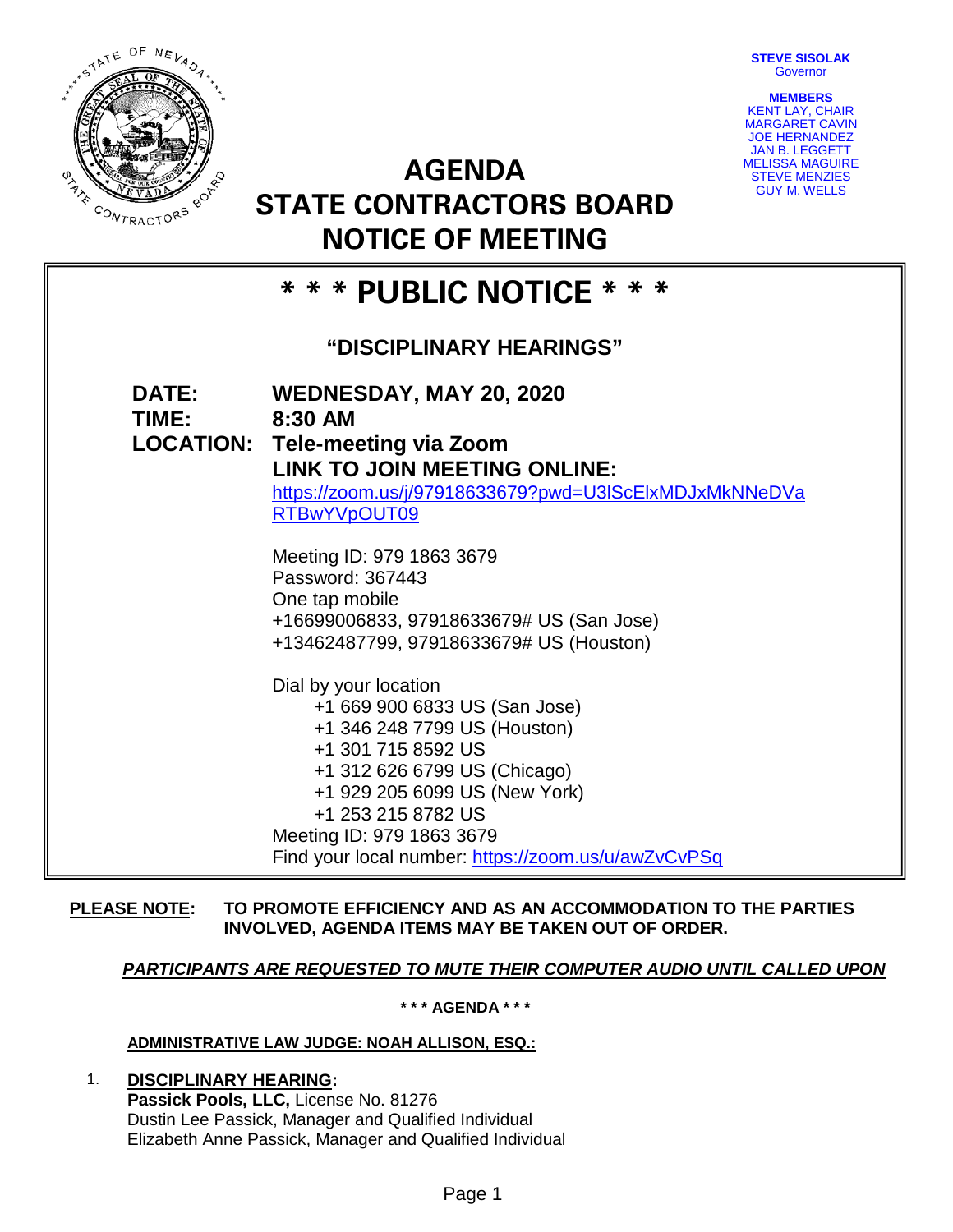# 2. **DISCIPLINARY HEARING:**

**Humble Construction,** License No. 85395 Bernardo Corona-Guizar, President, Treasurer, Director, Qualified Individual Gerardo Guizar-Rodriquez, Vice President and Secretary

#### 3. **DISCIPLINARY HEARING:**

**Tuff Shed, Inc.,** License No. 35208 Tom Saurey, President and Qualified Individual Michael Joseph Casey, Vice President Mark Bennett Butterman, Secretary Matthew James Sterk, Treasurer

### 4. **DISCIPLINARY HEARING:**

**Movo Construction Group, LLC,** License No. 83485 Daniel Voca, Managing Member and Qualified Individual Freddy Jesus Montero, Manager Member

**C D Quality Interiors, LLC,** License No. 82628 Daniel Voca, Managing Member and Qualified Individual

#### 5. **DISCIPLINARY HEARING:**

**Keny's Landscaping & Maintenance,** License No. 59467 Jorge Salinas, President and Trade Qualified Individual Marta Miriam Salinas, Secretary and CMS Qualified Individual

#### 6. **DISCIPLINARY HEARING:**

**Handymen & Associates, LLC,** License Nos. 67103, 84979 Bruce S. Perlin, Manager and Qualified Individual

#### 7. **DISCIPLINARY HEARING-STATUS UPDATE:**

**Preferred Construction, LLC,** License No. 78203 William Leonard Brown, Managing Member and Qualified Individual Jose Carolos Robles, Managing Member

**Preferred Plumbing, LLC,** License No. 78989 William Leonard Brown, Managing Member and Qualified Individual John David Isbell, Member and Qualified Individual

# 8. **DISCIPLINARY HEARING:**

**J S L Iceberg Air Conditioning & Heating,** License No. 79280 Justin Scott Lee, President Scott J. Lee, Qualified Individual

#### 9. **DISCIPLINARY HEARING:**

**Desert Springs Renovations, LLC,** License No. 68091 Shannon Marie Desjardins, Managing Member and CMS Qualified Individual Robert Charles Desjardins, Managing Member and Trade Qualified Individual

# 10. **DISCIPLINARY HEARING:**

**T N A Construction, Inc., dba Fast Affordable Air,** License No. 74267 Tamara Nichole Browne, President Derek Henry Wallace, Director and Qualified Individual